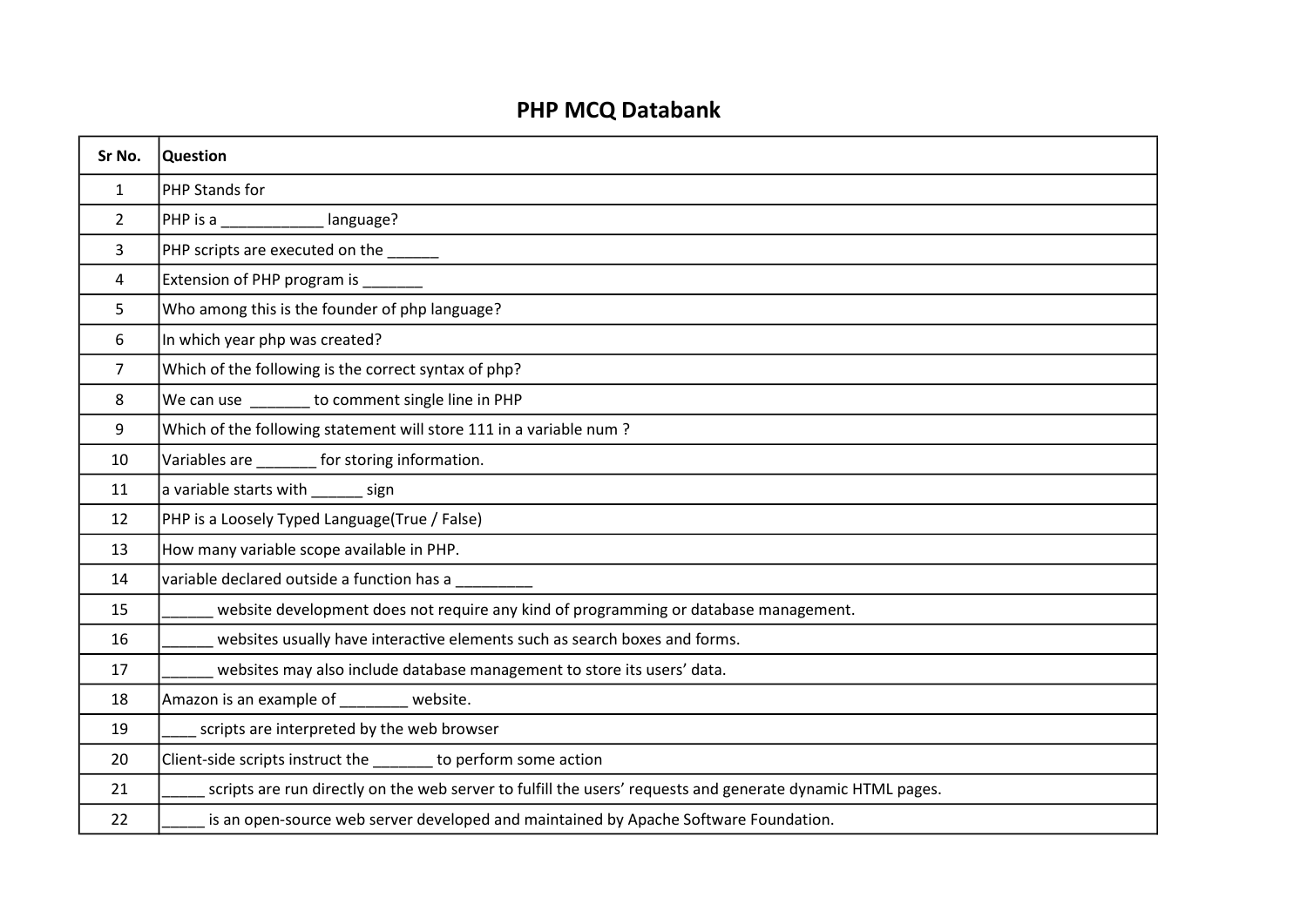| 23 | <b>HTTP Stands for</b>                                                                               |
|----|------------------------------------------------------------------------------------------------------|
| 24 | HTTPS Stands for                                                                                     |
| 25 | <b>FTP Stands for</b>                                                                                |
| 26 | A static website contains Web pages with                                                             |
| 27 | Which folder is known as the document root?                                                          |
| 28 | HTTPS is combination of                                                                              |
| 29 | <b>IIS Full Form</b>                                                                                 |
| 30 | <b>Client Side Scripting Language</b>                                                                |
| 31 | Server Side Scripting Language                                                                       |
| 32 |                                                                                                      |
| 33 | Which is associative array of PHP?                                                                   |
| 34 | How can we access global variables in PHP?                                                           |
| 35 | Which function is used to check if variable is exist or not?                                         |
| 36 |                                                                                                      |
| 37 |                                                                                                      |
| 38 | Query string starts from ___________                                                                 |
| 39 | How can we get form data from HTTP POST request ?                                                    |
| 40 | How can we get COOKIE in PHP?                                                                        |
| 41 | Which function is used to create cookie?                                                             |
| 42 | Which error will be return when page is not found?                                                   |
| 43 | Which symbol is used in jQuery?                                                                      |
| 44 | Look at the following selector: \$("div"). What does it select?                                      |
| 45 | With jQuery, look at the following selector: \$("div.intro"). What does it select?                   |
| 46 | Which jQuery method is used to hide selected elements?                                               |
| 47 | Which jQuery function is used to prevent code from running, before the document is finished loading? |